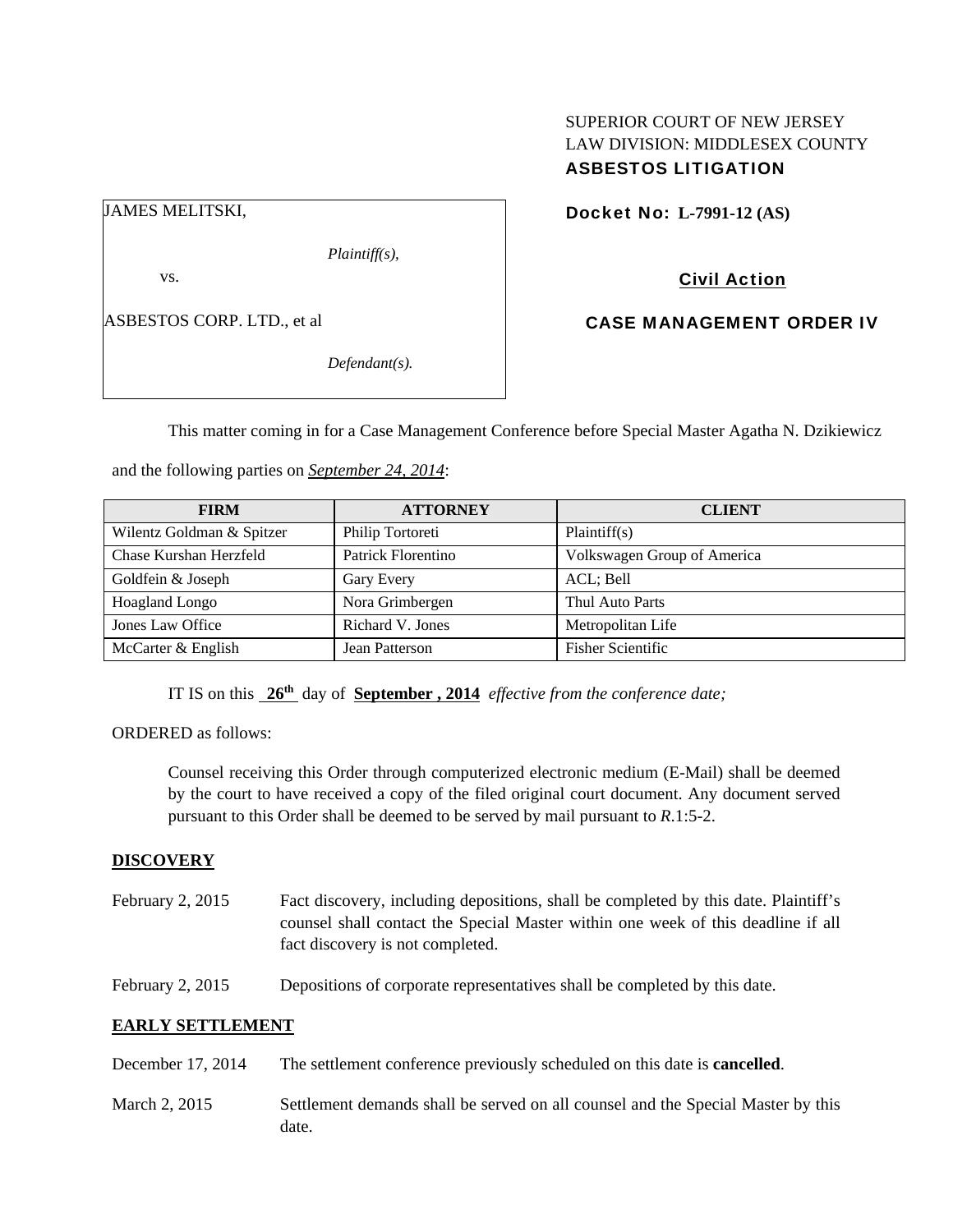## **SUMMARY JUDGMENT MOTION PRACTICE**

- March 27, 2015 Summary judgment motions shall be filed no later than this date.
- April 24, 2015 Last return date for summary judgment motions.

## **MEDICAL DEFENSE**

February 2, 2015 Plaint if shall serve medical expert reports by this date. February 2, 2015 Plaintiff is to arrange for the transfer of pathology specimens and x-rays, if any, by this date. May 29, 2015 Defendants shall identify its medical experts and serve medical expert reports, if any, by this date.

### **LIABILITY EXPERT REPORTS**

May 29, 2015 Plaintiff shall identify its liability experts and serve liability expert reports or a certified expert statement by this date or waive any opportunity to rely on liability expert testimony.

June 30, 2015 Defendants shall identify its liability experts and serve liability expert reports, if any, by this date or waive any opportunity to rely on liability expert testimony.

#### **ECONOMIST EXPERT REPORTS**

- May 29, 2015 Plaintiff shall identify its expert economists and serve expert economist report(s), if any, by this date or waive any opportunity to rely on economic expert testimony.
- June 30, 2015 Defendants shall identify its expert economists and serve expert economist report(s), if any, by this date or waive any opportunity to rely on economic expert testimony.

#### **EXPERT DEPOSITIONS**

July 17, 2015 Expert depositions shall be completed by this date. To the extent that plaintiff and defendant generic experts have been deposed before, the parties seeking that deposition in this case must file an application before the Special Master and demonstrate the necessity for that deposition. To the extent possible, documents requested in a deposition notice directed to an expert shall be produced three days in advance of the expert deposition. The expert shall not be required to produce documents that are readily accessible in the public domain.

#### **PRE-TRIAL AND TRIAL**

June 25, 2015 @ 10:00am Settlement conference. All defense counsel shall appear with authority to negotiate settlement and have a representative authorized to negotiate settlement available by phone. Any request to be excused

\_\_\_\_\_\_\_\_\_\_\_\_\_\_\_\_\_\_\_\_\_\_\_\_\_\_\_\_\_\_\_\_\_\_\_\_\_\_\_\_\_\_\_\_\_\_\_\_\_\_\_\_\_\_\_\_\_\_\_\_\_\_\_\_\_\_\_\_\_\_\_\_\_\_\_\_\_\_\_\_\_\_\_\_\_\_\_\_\_\_\_\_\_\_\_\_\_\_\_\_\_\_\_\_\_\_\_\_\_\_